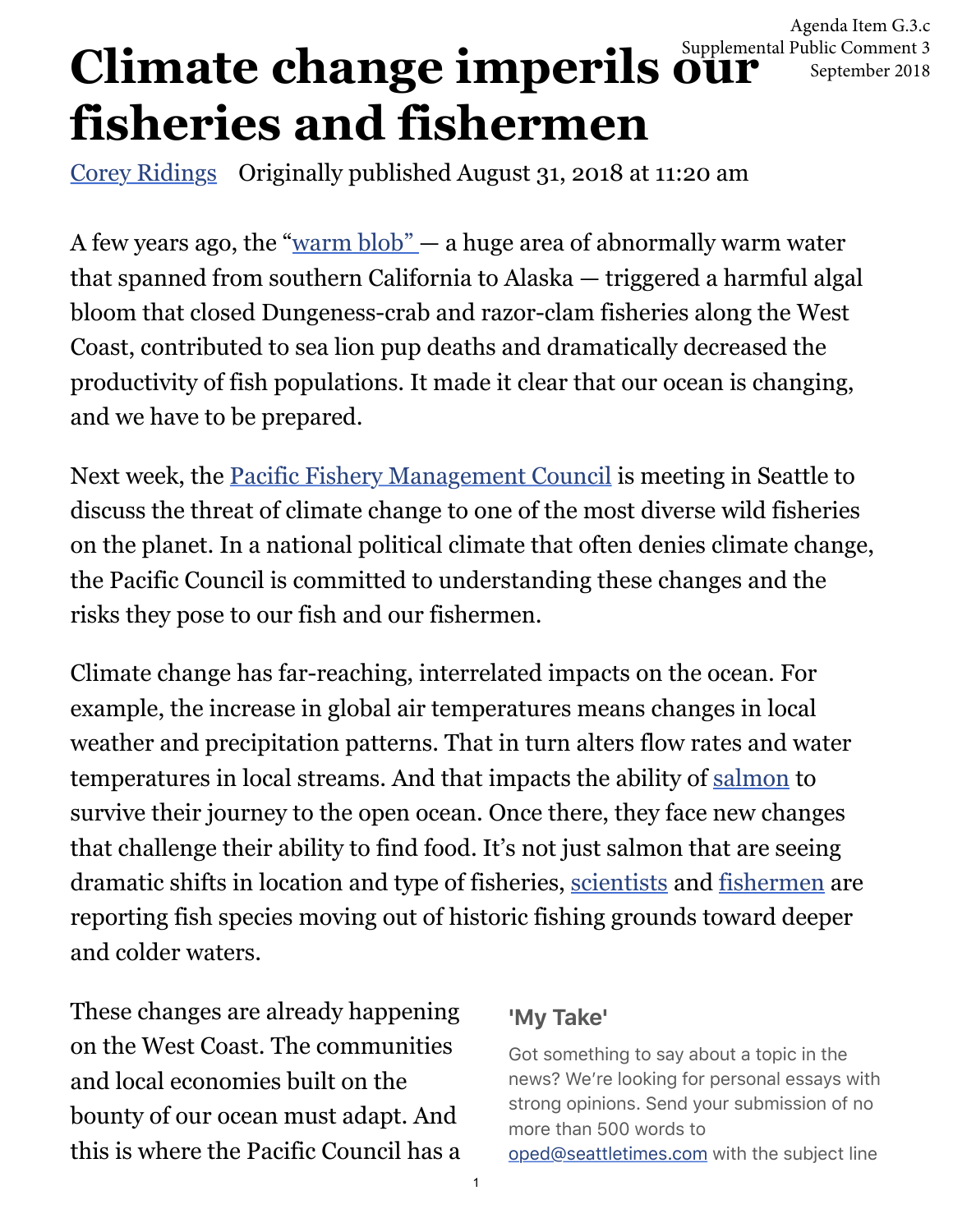"My Take." critical role to play in safeguarding target fisheries as well as habitat and protected species such as orcas. One of eight regional fishery management councils, the Pacific Council has jurisdiction over the 317,690 square mile "economic zone" off Washington, Oregon and California.

**Most Read Opinion Stories** Moving from science to action is never easy, especially when we don't have a full picture of how climate change is impacting our ocean, and we have a complex and political system of managing fisheries to contend with.

It's a tough challenge but not an impossible quest for a region that took the difficult steps necessary to implement science-based management, recover our fish stocks and build sustainable fisheries for the future. We have seen the results of working in partnership with fishermen, businesses and communities.

Today, climate change poses a real threat to these hard-won successes. The future of our fisheries depends on our ability to adapt to these new uncertainties by creating efficient, responsive and timely management systems that can meet the needs of fisherman and the ecosystem. The Pacific Council already has taken steps toward incorporating climate change in its decisions. It has protected small forage fish that feed larger species like salmon and [rockfish](https://www.seattletimes.com/seattle-news/conservationists-west-coast-bottom-fishermen-embrace-grand-bargain/), and developed a [Fishery Ecosystem Plan.](https://www.pcouncil.org/ecosystem-based-management/fep/) In the ways that matter, we have a council that is poised to deliver on addressing climate impacts on fisheries this September.

The council will be considering not just the impact of climate on the health of our fish populations, but also the subsequent effects those changing conditions have on our fishermen and their communities. The goal is to identify ways to monitor and anticipate those changes, and then find ways to adapt to ensure sustainable fisheries management. It's a big task, but with good planning, it's the sum of many small steps.